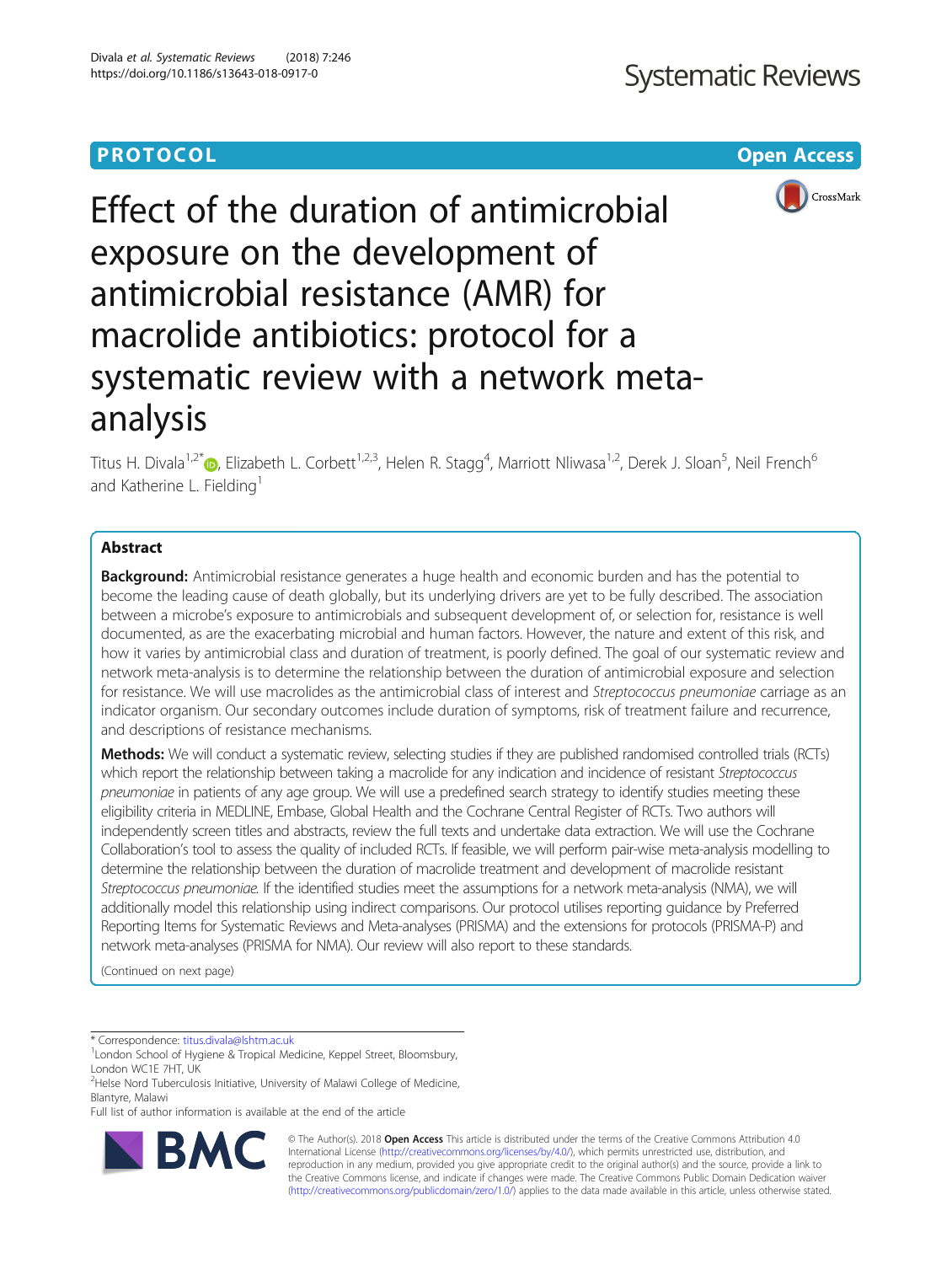## (Continued from previous page)

Discussion: Establishing the relationship between the duration of antimicrobial exposure and development of, or selection for, resistance will inform the design of antimicrobial prescriptions, treatment guidelines and the behaviour of both physicians and patients. This work will therefore be a strong contribution towards the full realisation of current antimicrobial resistance stewardship strategies.

## Systematic review registration: PROSPERO [CRD42018089275](https://www.crd.york.ac.uk/prospero/display_record.php?RecordID=89275)

Keywords: Antimicrobial resistance, Network meta-analysis, Macrolides, Streptococcus pneumoniae, Carriage, Treatment duration, Treatment failure, Disease recurrence, Resistance mechanisms, Prescriptions

## Background

Antimicrobials—organic or synthetic molecules with cytotoxic or cytostatic abilities against microbes—are one of the greatest medical discoveries [\[1](#page-7-0)]. Unfortunately, their usefulness is limited by the inherent genetic capacity of microbes to rapidly develop, transfer and acquire resistance-causing mutations [[2,](#page-7-0) [3\]](#page-7-0). Unnecessary prescription in medical settings, as well as extensive agricultural use, contributes substantially to overall antibiotic drug pressure globally [[4](#page-7-0)–[6\]](#page-7-0). The current era is characterised by sharply declining investment from the pharmaceutical industry in the development of effective new antimicrobials; far fewer new compounds are developed annually now than during the 1990s [[7\]](#page-7-0).

In 2016, antimicrobial resistance became one of only four health topics ever to be discussed at the United Nations General Assembly [\[8\]](#page-7-0), reflecting its huge health and economic burden [[9,](#page-7-0) [10](#page-7-0)]. Drug resistance is projected to become the leading cause of death by 2050 [[11](#page-7-0)].

The development of antimicrobial resistance is, to some extent, inevitable. Billions of doses of antibiotics are taken globally each year. Each human hosts a microbiome of approximately  $3.8 \times 10^{13}$  bacteria [\[12\]](#page-7-0), and there is spontaneous (i.e. unselected) drug-resistance within this microbiome at a frequency as high as 10<sup>-4</sup> mutations, depending upon the type of antimicrobial [[13](#page-7-0)–[15](#page-7-0)]. Under drug pressure, resistance can then be amplified and transmitted through a variety of mechanisms [\[2](#page-7-0)]. Despite these risks, use of single-drug regimens remains standard practice for many conditions, because they are often sufficient to cure the patient and they reduce immediate costs and adverse events.

There is unambiguous evidence that the development of, or selection for, resistance occurs following antimicrobial exposure [\[4](#page-7-0), [16](#page-7-0)–[18](#page-7-0)]. The duration of treatment that is necessary for the development of, or selection for, resistance is poorly defined, however. This may differ by the resistance mechanism; for example, the unmasking of any resistant organisms generated during previous treatment periods may rapidly occur following a brief exposure to antimicrobials, while de novo generation may require longer durations. Better quantification of this relationship will inform prescription design, guidelines and behaviour, all of which are key factors in effective antimicrobial resistance control strategies [[19](#page-7-0)].

To explore this relationship and derive high-quality evidence, it is necessary to choose an antimicrobial or class of antimicrobials with which patients are treated, an indicator organism in which drug resistance develops and a uniform method for assessing resistance. Macrolides are one of the most prescribed antimicrobials in clinical practice [\[20,](#page-7-0) [21\]](#page-7-0), which act by inhibiting bacter-ial protein synthesis [\[22](#page-7-0)]. Streptococcus pneumoniae, a major aetiology of clinical illness [\[23](#page-7-0)–[26\]](#page-7-0), also harmlessly colonises the upper respiratory tract, creating a window for the assessment of circulating serotypes and resistance patterns. Streptococcus pneumoniae is also a popular indicator bacteria in randomised controlled trials (RCTs) as globally accepted laboratory procedures for its detection exist [[27](#page-7-0)–[29](#page-7-0)] and colonisation is more common than invasive pneumococcal disease [[30](#page-7-0)–[32](#page-7-0)]. The existence of internationally accepted laboratory standards presents opportunities for between-study comparisons.

Our aim, therefore, is to conduct a systematic review using data from published RCTs to determine the relationship between the duration of antimicrobial exposure and the development of, or selection for, resistance using carriage of Streptococcus pneumoniae as an indicator organism. We will evaluate studies involving healthy individuals or patients with any illness treated with macrolide antimicrobials in whom the development of, or selection for, antimicrobial resistance was assessed using Streptococcus pneumoniae carriage. We have opted to use network meta-analysis (NMA) as the preferred evidence synthesis method because RCTs with head-to-head comparisons of different durations of macrolides will likely be too rare for a meaningful pair-wise meta-analyses. NMAs allow the use of both direct and indirect evidence and are hence the most efficient method for making inferences.

Our primary objective is to determine whether the risk of developing macrolide resistance increases with the duration of macrolide exposure using upper respiratory tract carriage of Streptococcus pneumoniae as indicator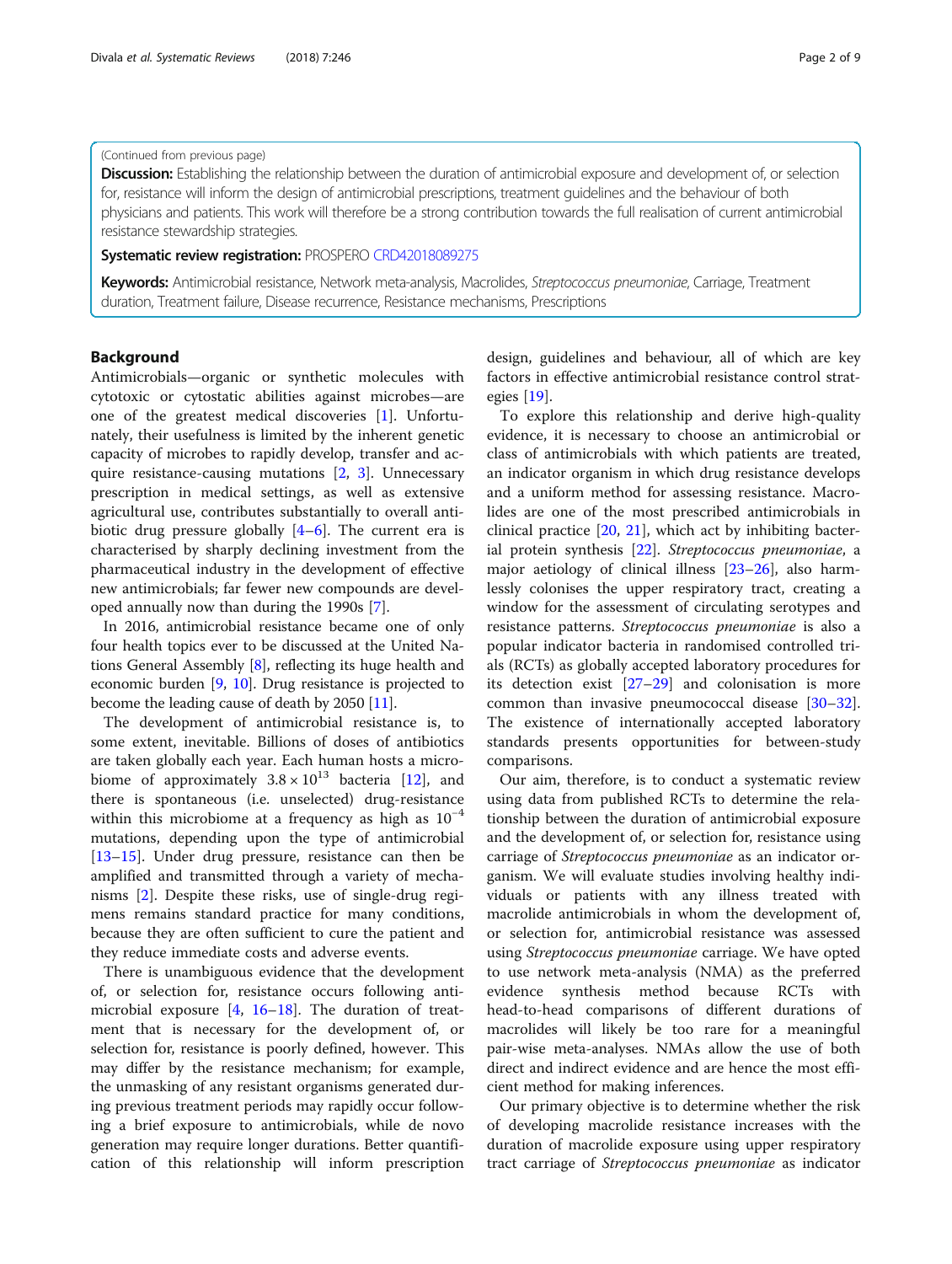organism. Our secondary objectives include exploring the association between the duration of macrolide treatment and (1) symptom duration, (2) treatment failure and (3) disease recurrence.

## Methods

## Protocol and registration

The protocol for this planned systematic review is registered with the International Prospective Register of Systematic Reviews (PROSPERO), CRD42018089275.

## Eligibility criteria

We will include studies that fulfil the following criteria:

- 1. Population: healthy individuals or patients of any illness or age, treated with macrolide antimicrobials. We will record participant characteristics, including age, sex and the indication for treatment.
- 2. Interventions: Any macrolide antimicrobial being given as monotherapy, via any route, for respiratory infections. We are interested in the impact of macrolide treatment on antimicrobial resistance in Streptococcus pneumoniae carriage. We will record the specific macrolide, dose and duration reported in each study. Registered macrolides include azithromycin, clarithromycin, erythromycin, fidaxomicin, telithromycin, carbomycin a, josamycin, kitasamycin, midecamycin, midecamycin acetate, oleandomycin, solithromycin, spiramycin, troleandomycin, tylosin, tylocine and roxithromycin.
- 3. Comparators: Other macrolides, other antimicrobials, placebo, or no treatment. Macrolides are commonly used for respiratory tract infections, and amoxicillin and doxycycline are expected to be the most frequent non-macrolide comparators.
- 4. Outcomes: The primary outcome will be the incidence/risk of macrolide resistance in Streptococcus pneumoniae carriage among individuals in whom this did not exist before commencing macrolide treatment. Macrolide resistance in Streptococcus pneumoniae results from either ribosomal dimethylation by an enzyme encoded by erm(B), efflux by a two-component efflux pump encoded by mef (E)/mel(msr(D)), or mutations of the ribosomal target site of macrolides [\[33](#page-7-0)]. We will include studies that utilised any established laboratory method to demonstrate evidence of macrolide resistance.

Our secondary outcomes include the duration of symptoms (number of symptomatic days from commencement of therapy), risk of treatment failure

(persistence of symptoms after completing a dosage of antimicrobials) and disease recurrence (re-emergence of disease within 4 weeks of the resolution of previous symptoms).

- 5. Study design: RCTs. Restricting to RCTs will minimise confounding.
- 6. Language and time limitations: We will include studies published in any language and on any date. For articles in languages other than English that are eligible for full-text review, we will seek assistance from a native speaker who has been trained in data extraction using an article published in English.

## Anticipated network geometry

In NMA geometry, competing interventions are represented by points termed nodes. In this case, nodes are the duration of exposure to any macrolide used in the included RCTs (Fig. [1](#page-3-0)). We will classify treatment duration as brief if it is  $\leq$  5 days, short if it is 6 to 10 days, and prolonged if it is  $> 10$  days. These durations are based on an understanding of the current clinical use of macrolides, which are dosed for up to 5 days for community acquired pneumonia, up to 10 days for severe pneumonia, and for prolonged periods of time for inflammatory respiratory illnesses such as cystic fibrosis and non-cystic fibrosis bronchiectasis. Within the network, the lines joining nodes are termed edges and are drawn to a thickness that graphically represents the anticipated amount of evidence or number of comparisons that we expect to find between the particular nodes. For example, it is likely that more RCTs will compare a macrolide to a control than to another macrolide of a different duration. NMAs will allow us to compare different durations of macrolide exposure (brief, short and prolonged) by computing indirect comparisons, provided that any patient meeting our eligibility criteria would, theoretically, have been equally likely to be randomised to any of the interventions of the studies included in the network.

## Information sources and search strategy

We will search for studies that meet the eligibility criteria in MEDLINE, Embase, Global Health, Web of Science and Cochrane Central Register of Controlled Trials (CEN-TRAL: The Cochrane Library). MEDLINE, Embase and Global Health will be searched using the Ovid platform. Papers will not be excluded on the basis of the language of publication and time frame in which they were published. We will only include data from peer-reviewed papers in order to ensure scientific quality.

In Table [1,](#page-3-0) we present our search strategy for MED-LINE, which we will adapt for the other databases. This strategy was reviewed by an information retrieval expert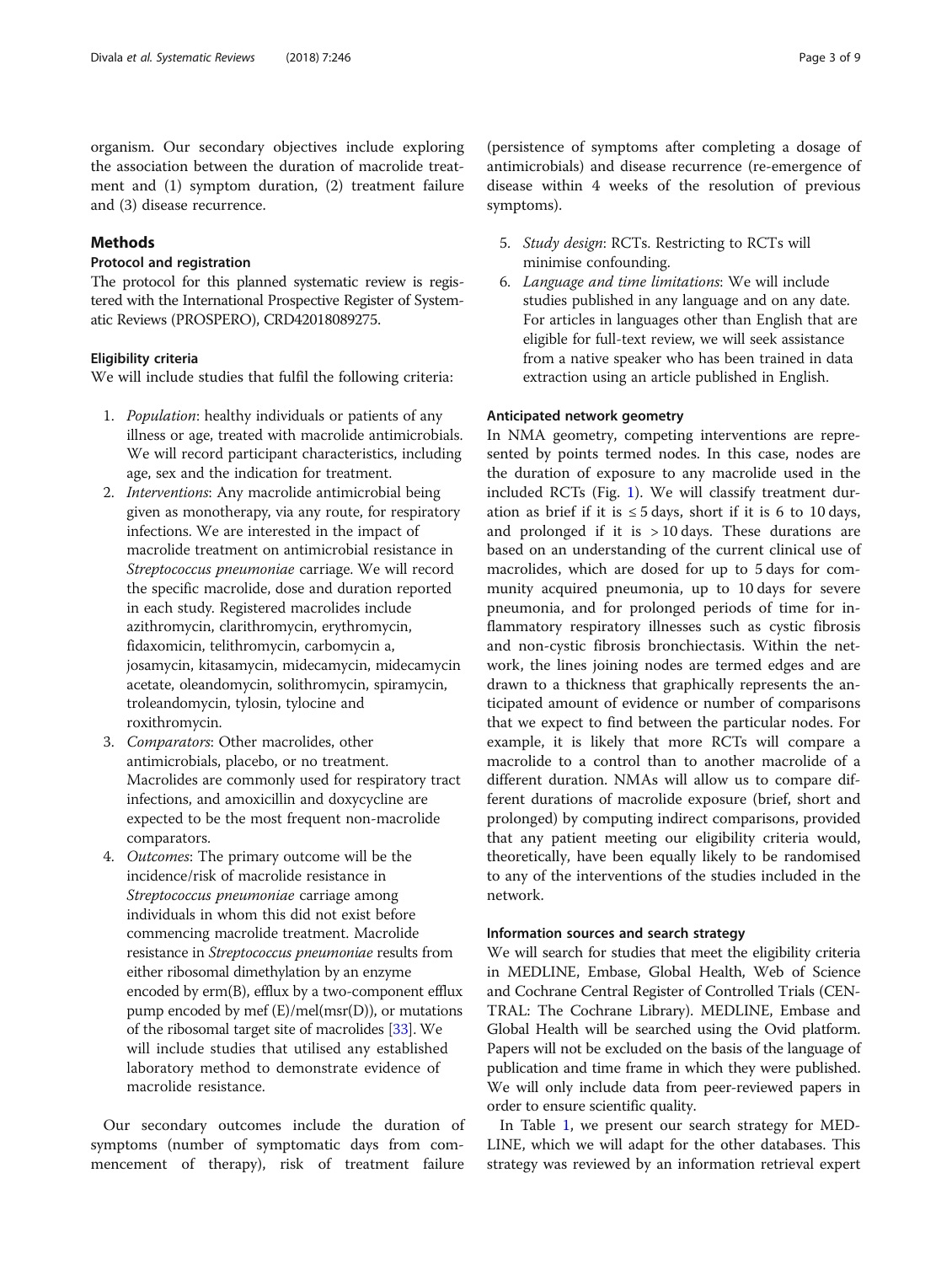<span id="page-3-0"></span>

represents the amount of direct evidence: the number of comparisons that we expect to find between a particular pair of nodes

|  |  | Table 1 Search strategy for MEDLINE using Ovid platform |  |  |  |
|--|--|---------------------------------------------------------|--|--|--|
|--|--|---------------------------------------------------------|--|--|--|

| Theme                                                                      | Line number | Searches                                                                                                                                                                                                                                                                                    |
|----------------------------------------------------------------------------|-------------|---------------------------------------------------------------------------------------------------------------------------------------------------------------------------------------------------------------------------------------------------------------------------------------------|
| Antimicrobial resistance                                                   | 1.          | drug resista* or exp drug resistance, microbial/                                                                                                                                                                                                                                            |
|                                                                            | 2.          | bacterial resistan*.ti,ab.                                                                                                                                                                                                                                                                  |
|                                                                            | 3.          | antimicrobial resistan*.ti,ab.                                                                                                                                                                                                                                                              |
|                                                                            | 4.          | 1 or 2 or 3                                                                                                                                                                                                                                                                                 |
| Macrolides                                                                 | 5.          | <b>MACROLIDES/</b>                                                                                                                                                                                                                                                                          |
|                                                                            | 6.          | (Azithromycin or Clarithromycin or Erythromycin or Fidaxomicin or Telithromycin or<br>Carbomycin A or Josamycin or Kitasamycin or Midecamycin or midecamycin acetate or<br>Oleandomycin or Solithromycin or Spiramycin or Troleandomycin or Tylosin or tylocine or<br>Roxithromycin).ti,ab. |
|                                                                            | 7.          | 5 or 6                                                                                                                                                                                                                                                                                      |
| Antimicrobial resistance studies that use<br>macrolides (any design)       | 8.          | 4 and 7                                                                                                                                                                                                                                                                                     |
| MFDI INF filter for clinical trials                                        | 9.          | randomised controlled trial.pt.                                                                                                                                                                                                                                                             |
|                                                                            | 10.         | controlled clinical trial.pt.                                                                                                                                                                                                                                                               |
|                                                                            | 11.         | randomised.ab.                                                                                                                                                                                                                                                                              |
|                                                                            | 12.         | placebo.ab.                                                                                                                                                                                                                                                                                 |
|                                                                            | 13.         | drug therapy.fs.                                                                                                                                                                                                                                                                            |
|                                                                            | 14          | randomly.ab.                                                                                                                                                                                                                                                                                |
|                                                                            | 15.         | trial.ab.                                                                                                                                                                                                                                                                                   |
|                                                                            | 16.         | groups.ab.                                                                                                                                                                                                                                                                                  |
|                                                                            | 17.         | arms.ab.                                                                                                                                                                                                                                                                                    |
|                                                                            | 18.         | 9 or 10 or 11 or 12 or 13 or 14 or 15 or 16 or 17                                                                                                                                                                                                                                           |
|                                                                            | 19.         | exp animals/ not humans.sh.                                                                                                                                                                                                                                                                 |
|                                                                            | 20.         | 19 not 18                                                                                                                                                                                                                                                                                   |
| Antimicrobial resistance studies that use<br>macrolides in clinical trials | 21.         | 8 and 20                                                                                                                                                                                                                                                                                    |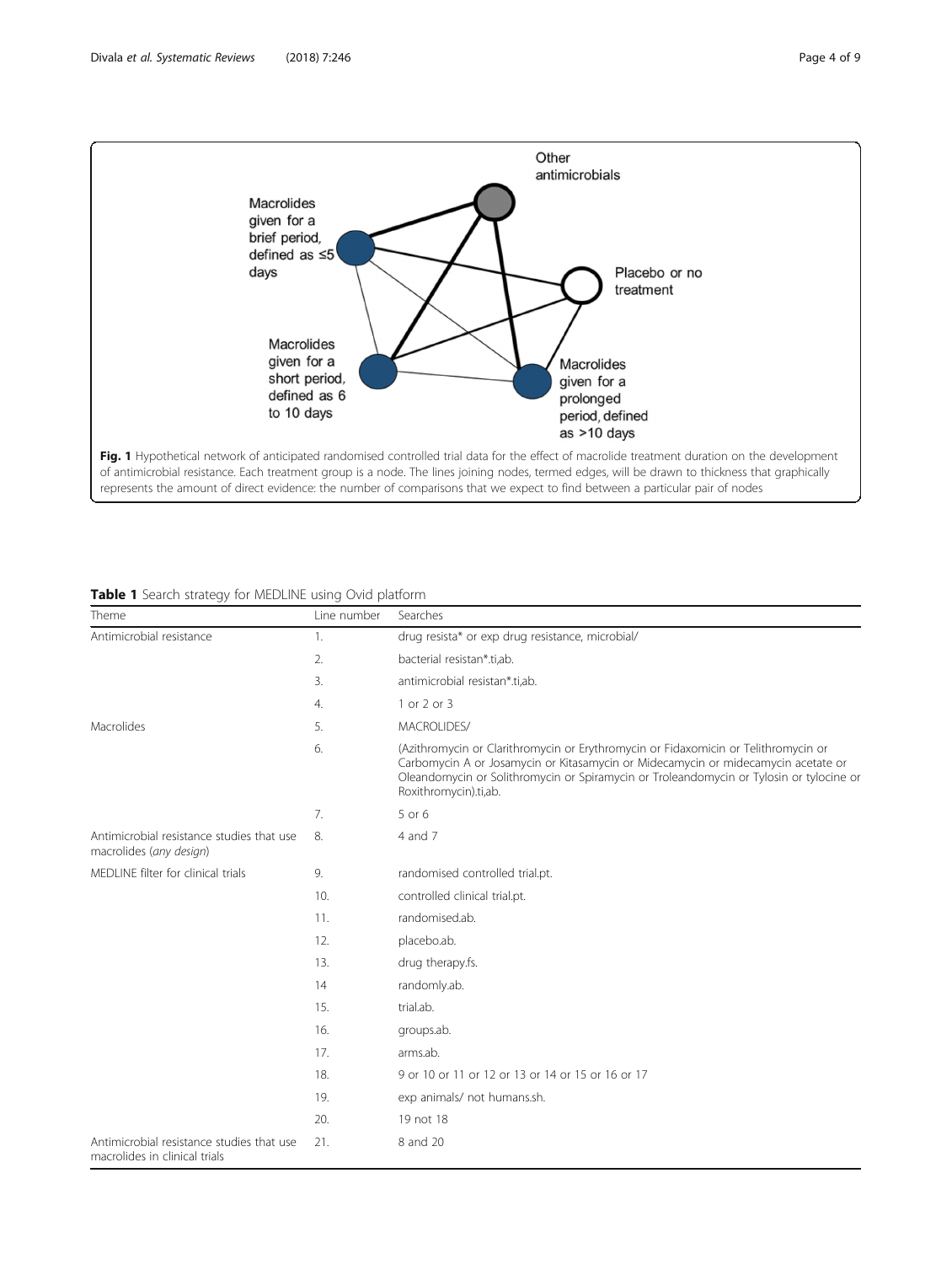<span id="page-4-0"></span>from the London School of Hygiene & Tropical Medicine (LSHTM) library. After running the search, we will export results to Endnote X8 and remove all duplicates. We will also include any relevant articles identified from the reference lists of included articles.

## Study selection

Investigator THD will implement the search strategy, and then investigators THD and MN will screen the titles and abstracts of resulting papers against the eligibility criteria. THD and MN will independently assess the full texts of the included papers for eligibility using the above criteria. The main reason for non-inclusion at the full-text stage will be documented. Investigator KF will resolve any disagreements.

#### Data extraction

Publication information will be exported from Endnote into a standardised extraction form in Microsoft Excel Data will be extracted into (Additional file [1\)](#page-6-0). This form is currently in draft format; it will be finalised among the study team once it has been trialled by two people extracting the same five papers. After finalisation of the form, two team members will extract the data independently. Discrepancies will initially be discussed and resolved between the two team members, with a third team member available to resolve disputes. Multiple publications arising from the same study will be combined. Where data gaps are present, the original study authors will be contacted. Once the extraction phase is complete, data will be exported into the analysis software.

#### Data for assessing methodological comparability of trials

In addition to the data necessary for outcome evaluation, we will extract information on any interventions, or study or population characteristics that may act as effect modifiers, as is necessary for the assessment of the assumptions of the NMA. These are:

- 1. Methods: study design, randomisation (individual or cluster), total duration of study, number of study centres and location, study setting, withdrawals and date of study.
- 2. Participants: age, number, setting, eligibility criteria and baseline antimicrobial resistance (AMR).
- 3. Interventions: indication of treatment, dose of both the macrolide and control interventions and duration of treatment.
- 4. Outcomes: authors' primary and secondary outcomes, timing for assessing AMR in relation to the treatment administration schedule and participant adherence levels. We will attempt to

extract outcome data per study arm, as opposed to summary effects.

5. Additional factors: trial sponsorship, trial funding and important conflicts of interest reported by the authors.

## Data from cross-over and cluster randomised trials

The units of analysis in cross-over and cluster randomised trials (CRTs) need special considerations before meta-analysis is undertaken in order to address carry-over effects and clustering, respectively. For cross-over studies we will only extract data from the first period, while for CRTs, we will extract data that accounts for the clustering.

## Risk of bias assessment

We will conduct a risk of bias assessment at the level of the study. We will use the revised Cochrane risk-of-bias tool for randomised trials (RoB 2.0), the recommended method for assessing experimental studies [[34](#page-7-0)]. The risk of bias assessment tool interrogates various aspects of selection and information bias. It involves assessing how the allocation sequence was generated, how it was concealed, if blinding was done, how outcomes were ascertained, the quality of follow up, and whether there was selective outcome reporting. The risk of bias assessment will be done independently by two reviewers and disagreements resolved by discussion or by third reviewer.

## Data analysis

## Guiding counterfactual model

Our analysis will strive, as far as possible, to mimic the counterfactual framework presented in Fig. [2.](#page-5-0) The ideal study for addressing the primary outcome is one that recruits AMR-free participants of similar demographics, randomises them (1:1:1) to receiving any of the three durations of the same macrolide antimicrobial (brief, short and prolonged), and then follows them for the same duration before assessing for AMR using the same technique. Restricting to the same type of macrolide antimicrobial would limit the impact of the inherent differences in the intervention itself. For example, within the macrolide class, the drugs have different bioavailability and half-lives; this may impact the development of, or selection for, resistance. Additionally, different dosing, routes of administration, and strength of activity against S. pneumoniae are other sources of variability. Furthermore, an optimal study would assess outcomes in each arm at the same time relative to the end of treatment (e.g. 1 day post-treatment), as macrolide AMR has been shown to decrease with time from last date of treatment. The use of the same technique would ensure comparability of results between arms.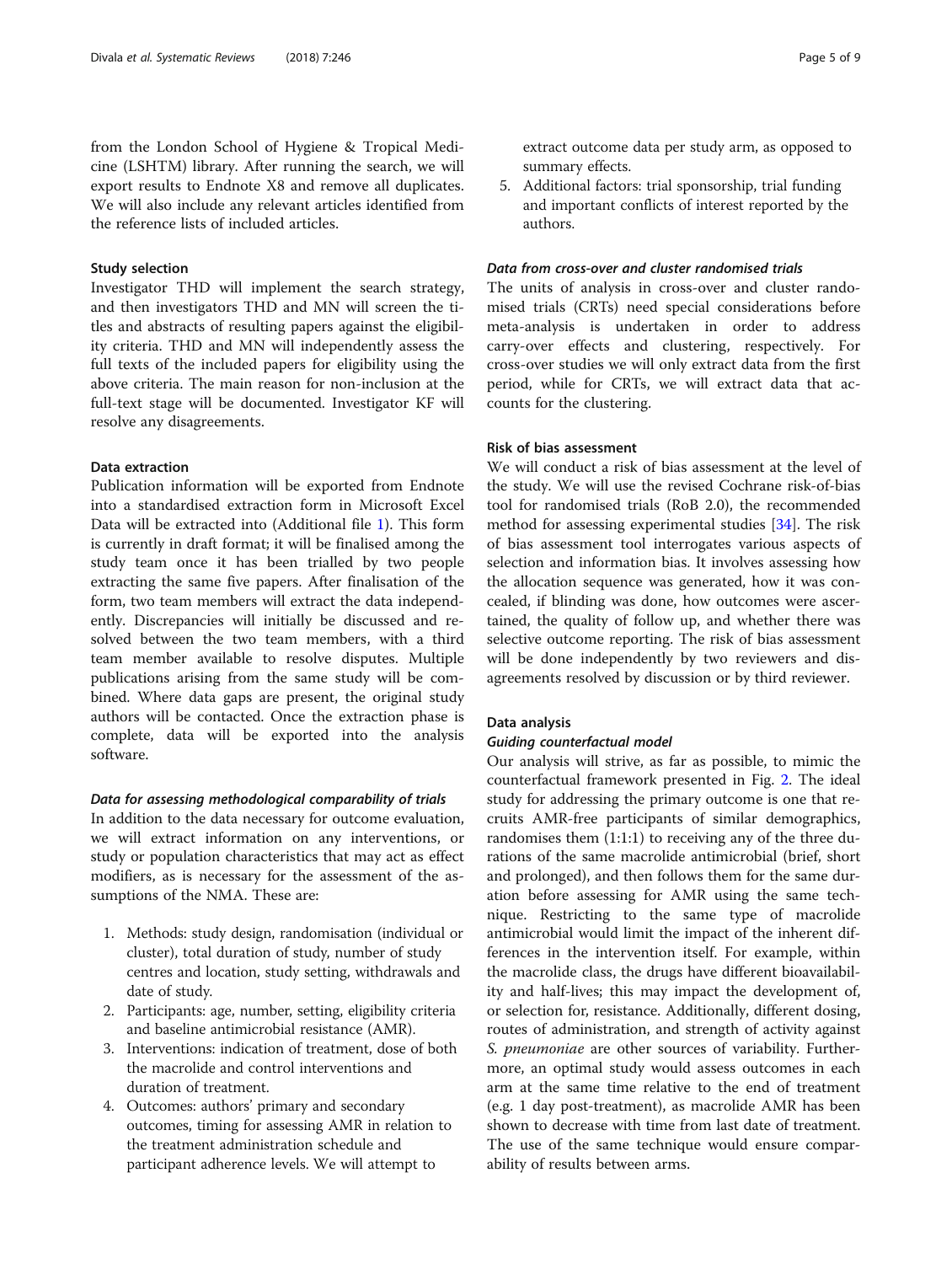

<span id="page-5-0"></span>

While ideal, achieving all these factors in a real-life systematic review is unlikely. Our final statistical analysis plan will therefore be a calculated trade-off of these ideal conditions.

## Study and network characteristics

Data will initially be analysed using descriptive statistics, including all the variables described above, in addition to reporting the comparisons performed in each study, indications for antimicrobial therapy, participant characteristics, study setting, and methodological approaches.

We will prepare a network diagram (similar to the hypothetical diagram shown in Fig. [1](#page-3-0)) in which the size of the nodes reflect the total number of patients randomised to each intervention, the thickness of edges is proportional to the number of direct comparisons, and the colour of each edge will represent the risk of bias. We will use a contribution matrix to understand and rank the influence of various comparisons in the network on the final summary data [\[35](#page-7-0), [36](#page-7-0)].

## Pair-wise and network meta-analysis

If sufficiently methodologically homogeneous studies are identified, we will perform pair-wise meta-analysis for the primary outcome using either fixed effects or random effects modelling approaches, depending on the extent of heterogeneity. We will assess the extent of heterogeneity using the Cochran  $Q^2$  and  $I^2$  statistics. We will convey the extent of heterogeneity visually using a forest plot.

Next, we will assess whether the identified studies meet the assumptions for a NMA. Apart from having reasonably homogeneous methodologies, the key assumption for ensuring validity of inferences drawn from indirect comparisons within a network is transitivity; the balance of the distributions of patient and study characteristics across studies. Initially, we will determine if this assumption is fulfilled by conducting a qualitative review of the RCT characteristics described earlier ('[Data extraction](#page-4-0)' section).

For the subset of eligible studies in which the transitivity assumption holds, we will assume that each of their patients were equally likely to be randomised to any of the antimicrobial agents and treatment durations being investigated, thus establishing the basis for the indirect comparisons. Fixed and random effects NMAs will then be used to synthesise all the evidence for the primary outcome and to rank included treatments. To identify the appropriate model between fixed and random effects NMAs for our data, we will use the deviance information criteria (DIC) to assess their goodness-of-fit. The summary effect measures for all pairwise comparisons will be presented in a league table. We will rank the risk of AMR with various treatments using the surface under the cumulative ranking curve (SUCRA) and mean ranks [[37](#page-7-0)].

Consistency within the network—the agreement between direct and indirect evidence—will be assessed within each loop of evidence using loop-specific approach [[38](#page-7-0)] and by employing a global method for evaluating the whole network [[39](#page-7-0)]. We will also estimate the  $I^2$  for network heterogeneity and inconsistency [[40,](#page-7-0) [41](#page-8-0)], but we will exercise caution when interpreting the results, considering the well-established limitations in power  $[42]$  $[42]$ . We will use funnel plot to assess for publication bias.

## Additional analyses

We will perform subgroup, meta-regression and sensitivity NMA analyses. The subgroup analyses will involve running the NMA model stratified by study-level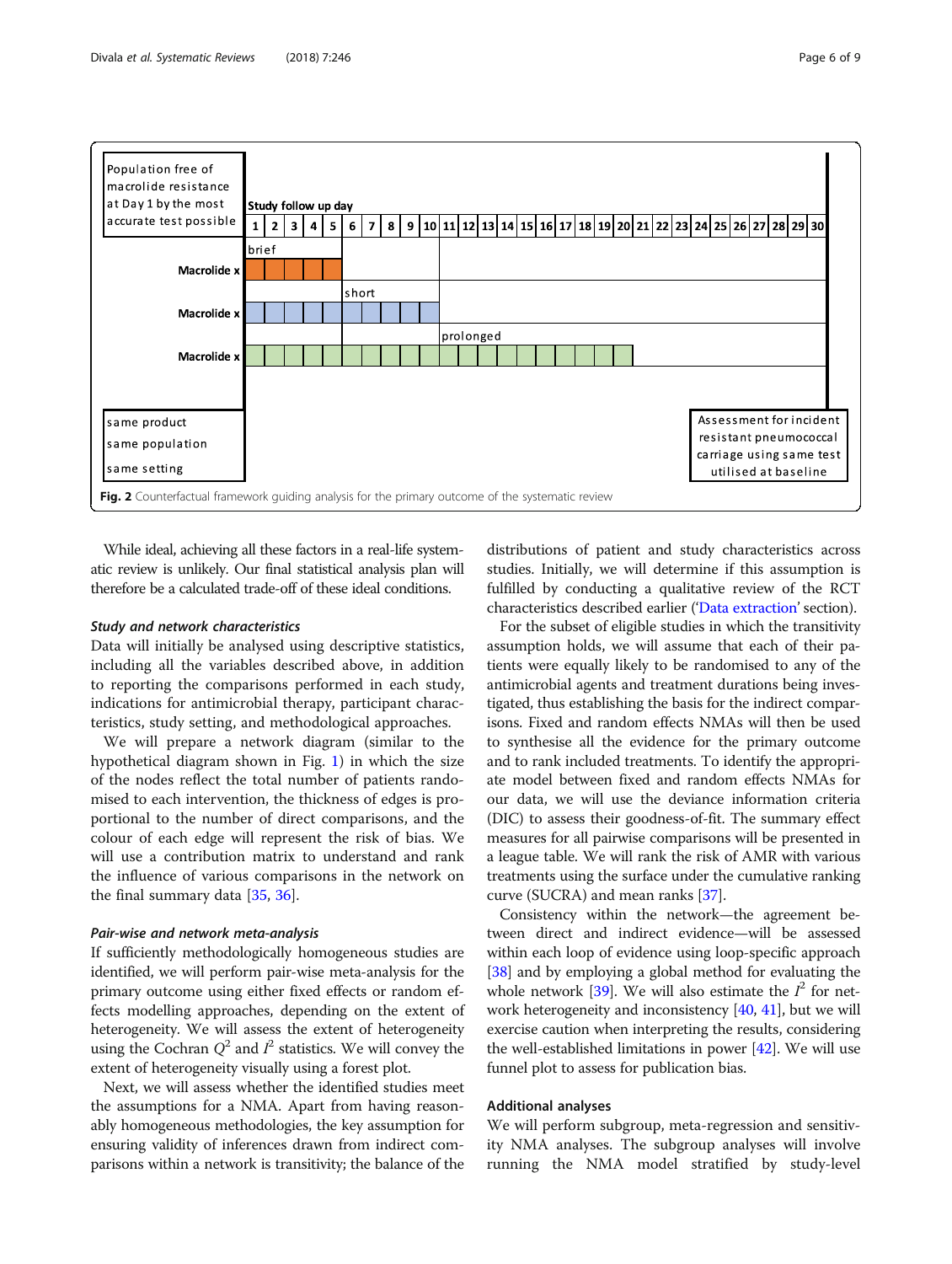<span id="page-6-0"></span>characteristics, i.e. (1) the age groups of participants, (2) country in which the study was conducted, (3) treatment indications, (4) macrolide type and (5) publication calendar period. The meta-regression will include the study-level covariates described earlier ('[Data for asses](#page-4-0)[sing methodological comparability of trials](#page-4-0)' section), in order to reduce heterogeneity. We will initially add the covariates to the NMA individually, retaining those that have a meaningful impact on the DIC and considering combinations of factors after the initial individual-level assessment. Should we identify additional relevant characteristics during data extraction or analysis for both the subgroup analyses and meta-regression, we will identify such analysis (in our publication) as post hoc. In sensitivity analyses, we will perform the NMA with and without studies that have high risk of bias.

#### Model implementation

We will perform our analyses and report treatment effects on both relative and absolute difference scales, stating odds ratios (ORs), risk differences (RDs) and respective 95% credible intervals (95%CrI) for all comparisons. We will model using OpenBUGS [\[43](#page-8-0)] and Stata release 15 (StataCorp, College Station, TX, USA). We will use binomial likelihoods with uninformative prior distributions for our Bayesian modelling. The Brooks-Gelman-Rubin diagnostic will be utilised to assess for model convergence [\[44](#page-8-0), [45](#page-8-0)]. We will primarily use the mymeta command  $[46]$  $[46]$  $[46]$  in Stata to assess inconsistency and to produce network graphs.

## Credibility of the evidence

The credibility of the evidence will be evaluated with respect to its limitations, indirectness, inconsistency, imprecision and publication bias using the approach recommended by the Grade of Recommendation, Assessment, Development and Evaluation (GRADE) system [[47,](#page-8-0) [48\]](#page-8-0).

### Dissemination of results

We will present the results of our analyses in a peer-reviewed manuscript using the reporting guidance by the Preferred Reporting Items for Systematic Reviews and Meta-analyses (PRISMA) [[49](#page-8-0)] and the PRISMA Network Meta-Analysis extension statement [[50](#page-8-0)]. This work will also form part of a PhD thesis for THD, which he will submit to the LSHTM.

## **Discussion**

Our systematic review will use published RCTs of macrolide antimicrobials to establish the relationship between the duration of antimicrobial exposure and the development of, or selection for, resistance using upper respiratory tract carriage of Streptococcus pneumoniae, isolated from patients with respiratory symptoms, as indicator organism. This will inform the design of antimicrobial prescriptions, treatment guidelines and the behaviour of both physicians and patients. This work therefore will therefore be an important contribution towards the realisation of current antimicrobial resistance control strategies [\[19](#page-7-0)].

Where possible, through our secondary objectives, we will attempt to describe the clinical outcomes associated with different macrolide durations. Our results on these outcomes will form the basis for future, detailed, research.

The strengths of our review include publication of the full protocol with PROSPERO and in this peer-reviewed article, with detailed methodology laid out a priori. The internal validity of our review is safeguarded by our restriction of the study type to RCTs. The quality and transparency of our work are ensured by our adherence to both PRISMA and PRISMA NMA guidelines.

The conclusions of our NMA will be weakened if direct comparisons are rare, leading to an overreliance on indirect comparisons. Heterogeneity may be introduced by our broad participant population (all ages, any indication of treatment), global coverage (any setting) and unlimited study period. We will seek to limit this by adding study-level covariates to the NMA model, if required.

To our knowledge, our review and NMA will be the first attempt to systematically examine the association between the duration of exposure to macrolide antimicrobials and subsequent development of, or selection for, resistant Streptococcus pneumonia carriage. Therefore, our review will not only provide direction for AMR stewardship policies, but also guide future AMR research.

## Additional file

[Additional file 1:](https://doi.org/10.1186/s13643-018-0917-0) Data extraction form. The draft form includes the risk of bias assessment tool and documents the data which will be extracted from included studies. (DOCX 26 kb)

#### Acknowledgements

We would like to thank the staff of the library at LSHTM for their support, especially during the development of the search strategy.

## Funding

THD is funded by the Commonwealth Scholarship Commission and the Helse Nord RHF. This review is part of his PhD work at LSHTM. ELC is funded by a Wellcome Trust Senior Research Fellowship in Clinical Science: WT200901. HRS is supported by the Medical Research Council [MR/R008345/ 1].These funding agencies had no role in the preparation of this manuscript, nor will they take part in the systematic review process or its publication.

#### Authors' contributions

All authors substantially contributed to the conception and design of the study and reviewed all documents and materials. THD developed the first draft of the protocol and manuscript, the search strategy and data extraction forms and performed the final review of the manuscript. ELC critically reviewed the protocol and the manuscript and contributed towards development of the search strategy and data extraction forms. HRS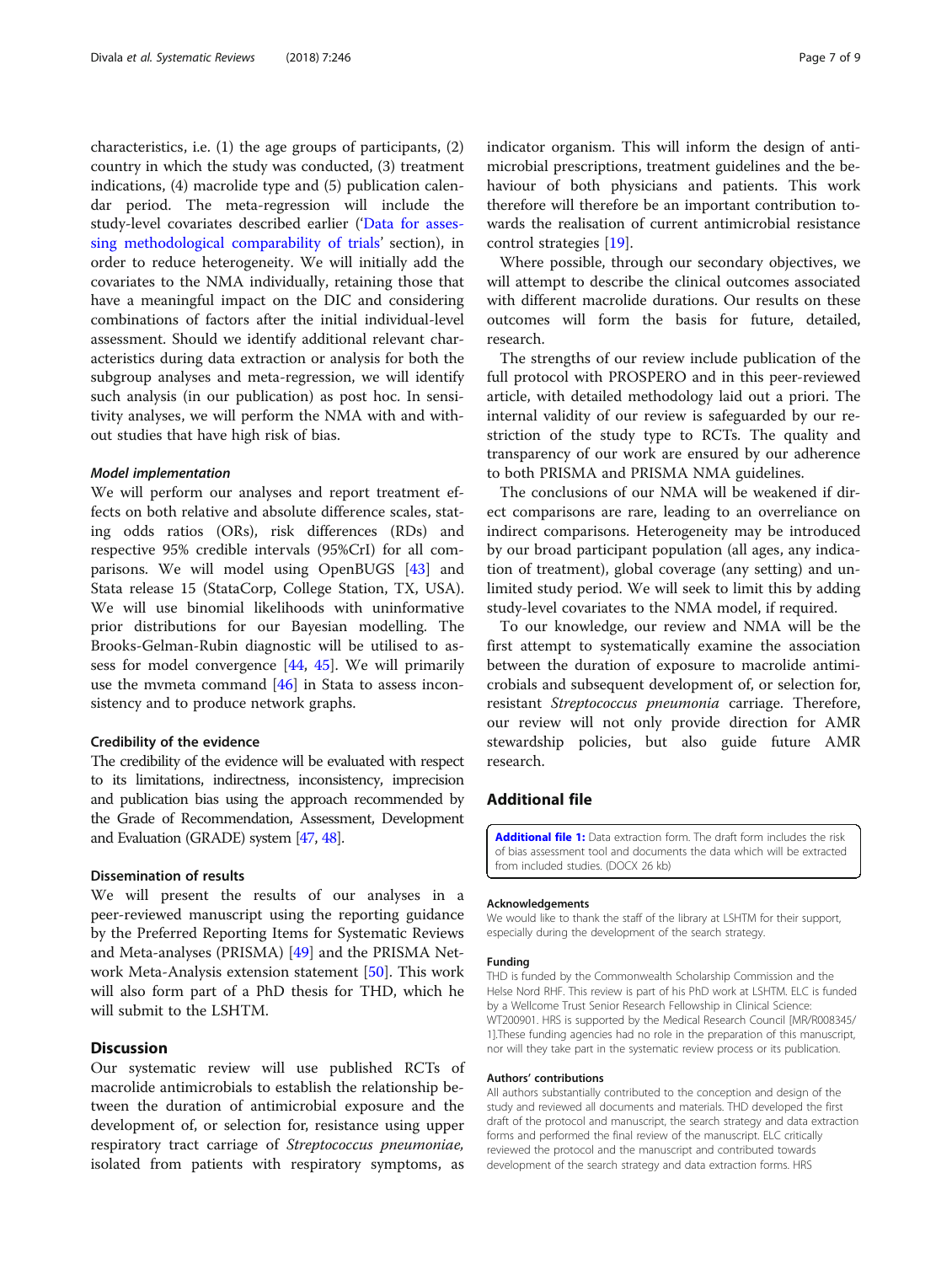<span id="page-7-0"></span>contributed to the overall study design and the NMA methodological design and critically reviewed the final protocol and manuscript. MN and DS contributed to the study concept and reviewed the manuscript. NF contributed the scientific concept and reviewed the final manuscript. KF contributed to the conception, study design, search strategy and methodological design and critically reviewed the final protocol and manuscript. TD is the guarantor for this work. All authors read and approved the final manuscript.

#### Ethics approval and consent to participate

This work will not involve direct contact with human subjects or participant identifiable data. Ethical approval is therefore not required for this study.

#### Consent for publication

All authors have given consent and approval for the manuscript to be submitted for publication.

#### Competing interests

The authors declare that they have no competing interests.

### Publisher's Note

Springer Nature remains neutral with regard to jurisdictional claims in published maps and institutional affiliations.

#### Author details

<sup>1</sup> London School of Hygiene & Tropical Medicine, Keppel Street, Bloomsbury, London WC1E 7HT, UK. <sup>2</sup>Helse Nord Tuberculosis Initiative, University of Malawi College of Medicine, Blantyre, Malawi. <sup>3</sup>Liverpool Wellcome Trust Clinical Research Programme, College of Medicine, University of Malawi, Blantyre, Malawi. <sup>4</sup>Usher Institute for Population Health Sciences and Informatics, University of Edinburgh, Edinburgh EH8 9AG, UK. <sup>5</sup>School of Medicine, University of St Andrews, St Andrews, UK. <sup>6</sup>Institute of Infection & Global Health, University of Liverpool, Liverpool, UK.

## Received: 22 February 2018 Accepted: 13 December 2018 Published online: 23 December 2018

#### References

- 1. Zaman SB, Hussain MA, Nye R, Mehta V, Mamun KT, Hossain N. A review on antibiotic resistance: alarm bells are ringing. Cureus. 2017;9(6):e1403.
- 2. Holmes AH, Moore LS, Sundsfiord A, et al. Understanding the mechanisms and drivers of antimicrobial resistance. Lancet. 2016;387(10014):176–87.
- 3. World Health Organization. Antimicrobial resistance: global report on surveillance: World Health Organization; 2014.
- 4. Goossens H, Ferech M, Vander Stichele R, Elseviers M, Group EP. Outpatient antibiotic use in Europe and association with resistance: a cross-national database study. Lancet. 2005;365(9459):579–87.
- 5. Ventola CL. The antibiotic resistance crisis: part 1: causes and threats. P T. 2015;40(4):277–83.
- 6. Salmond GPC, Welch M. Antibiotic resistance: adaptive evolution. Lancet. 2008;372:S97–S103.
- 7. Brown ED, Wright GD. Antibacterial drug discovery in the resistance era. Nature. 2016;529(7586):336–43.
- 8. United Nations General Assembly. Draft political declaration of the highlevel meeting of the United Nations General Assembly on antimicrobial resistance. New York: United Nations; 2016.
- 9. Control CfD, Prevention. Office of Infectious Disease. Antibiotic resistance threats in the United States, 2013. 2013. 2015.
- 10. ECDC E. The bacterial challenge: time to react. Stockholm: European Center for Disease Prevention and Control; 2009.
- 11. O'Neill J. Tackling drug-resistant infections globally: final report and recommendations. Review of antimicrobial resistance. London: HM Government and Wellcome trust; 2016.
- 12. Sender R, Fuchs S, Milo R. Revised estimates for the number of human and bacteria cells in the body. PLoS Biol. 2016;14(8):e1002533.
- 13. Colijn C, Cohen T, Ganesh A, Murray M. Spontaneous emergence of multiple drug resistance in tuberculosis before and during therapy. PLoS One. 2011;6(3):e18327.
- 14. Martinez JL, Baquero F. Mutation frequencies and antibiotic resistance. Antimicrob Agents Chemother. 2000;44(7):1771–7.
- 15. Wang G, Wilson TJ, Jiang Q, Taylor DE. Spontaneous mutations that confer antibiotic resistance in Helicobacter pylori. Antimicrob Agents Chemother. 2001;45(3):727–33.
- 16. Malhotra-Kumar S, Van Heirstraeten L, Coenen S, et al. Impact of amoxicillin therapy on resistance selection in patients with community-acquired lower respiratory tract infections: a randomized, placebo-controlled study. J Antimicrob Chemother. 2016;71(11):3258–67.
- 17. Malhotra-Kumar S, Lammens C, Coenen S, Van Herck K, Goossens H. Effect of azithromycin and clarithromycin therapy on pharyngeal carriage of macrolide-resistant streptococci in healthy volunteers: a randomised, double-blind, placebo-controlled study. Lancet. 2007;369(9560):482–90.
- 18. Costelloe C, Metcalfe C, Lovering A, Mant D, Hay AD. Effect of antibiotic prescribing in primary care on antimicrobial resistance in individual patients: systematic review and meta-analysis. BMJ. 2010;340:c2096.
- 19. World Health Organization. Global action plan on antimicrobial resistance, 2015.
- 20. Dolk FCK, Pouwels KB, Smith DRM, Robotham JV, Smieszek T. Antibiotics in primary care in England: which antibiotics are prescribed and for which conditions? J Antimicrob Chemother. 2018;73(suppl\_2):ii2–ii10.
- 21. Lee GC, Reveles KR, Attridge RT, et al. Outpatient antibiotic prescribing in the United States: 2000 to 2010. BMC Med. 2014;12(1):96.
- 22. Mazzei T, Mini E, Novelli A, Periti P. Chemistry and mode of action of macrolides. J Antimicrob Chemother. 1993;31(suppl\_C):1–9.
- 23. Musher DM, Thorner AR. Community-acquired pneumonia. N Engl J Med. 2014;371(17):1619–28.
- 24. Musicha P, Cornick JE, Bar-Zeev N, et al. Trends in antimicrobial resistance in bloodstream infection isolates at a large urban hospital in Malawi (1998– 2016): a surveillance study. Lancet Infect Dis. 2017;17(10):1042–52.
- 25. Everett DB, Mukaka M, Denis B, et al. Ten years of surveillance for invasive Streptococcus pneumoniae during the era of antiretroviral scale-up and cotrimoxazole prophylaxis in Malawi. PLoS One. 2011;6(3):e17765.
- 26. Gordon SB, Chaponda M, Walsh AL, et al. Pneumococcal disease in HIVinfected Malawian adults: acute mortality and long-term survival. AIDS. 2002;16(10):1409–17.
- 27. Murray PR, Baron EJ, Pfaller MA, Tenover FC, Yolken RH. Manual of Clinical Microbiology In: Woods GL, Washington JA (eds). Antimicrobial Agents and Susceptibility Testing. Am. Soc. Microbiol. Washington, DC.. 1995.
- 28. Organization WH. Manual for the national surveillance of antimicrobial resistance of S. pneumoniae and H. influenzae: epidemiological and microbiological methods. Geneva and Atlanta: WHO, CDC; 1994.
- 29. Driscoll AJ, Karron RA, Morpeth SC, et al. Standardization of laboratory methods for the PERCH study. Clin Infect Dis. 2017;64(suppl\_3):S245–S52.
- 30. Jochems SP, Weiser JN, Malley R, Ferreira DM. The immunological mechanisms that control pneumococcal carriage. PLoS Pathog. 2017;13(12): e1006665.
- 31. Goldblatt D, Hussain M, Andrews N, et al. Antibody responses to nasopharyngeal carriage of Streptococcus pneumoniae in adults: a longitudinal household study. J Infect Dis. 2005;192(3):387–93.
- 32. Skalet AH, Cevallos V, Ayele B, et al. Antibiotic selection pressure and macrolide resistance in nasopharyngeal Streptococcus pneumoniae: a cluster-randomized clinical trial. PLoS Med. 2010;7(12):e1000377.
- 33. Schroeder MR, Stephens DS. Macrolide resistance in Streptococcus pneumoniae. Front Cell Infect Microbiol. 2016;6:98.
- 34. Higgins J, Savović J, Page M, Sterne J. Revised Cochrane risk of bias tool for randomized trials (RoB 2.0): additional considerations for cluster-randomized trials. ROB2 Development Group; 2018.
- 35. Chaimani A, Higgins JP, Mavridis D, Spyridonos P, Salanti G. Graphical tools for network meta-analysis in STATA. PLoS One. 2013;8(10):e76654.
- 36. Furukawa TA, Miura T, Chaimani A, et al. Using the contribution matrix to evaluate complex study limitations in a network meta-analysis: a case study of bipolar maintenance pharmacotherapy review. BMC Res Notes. 2016;9(1):218.
- 37. Salanti G, Ades AE, Ioannidis JP. Graphical methods and numerical summaries for presenting results from multiple-treatment meta-analysis: an overview and tutorial. J Clin Epidemiol. 2011;64(2):163–71.
- 38. Bucher HC, Guyatt GH, Griffith LE, Walter SD. The results of direct and indirect treatment comparisons in meta-analysis of randomized controlled trials. J Clin Epidemiol. 1997;50(6):683–91.
- 39. Dias S, Welton NJ, Caldwell DM, Ades AE. Checking consistency in mixed treatment comparison meta-analysis. Stat Med. 2010;29(7–8):932–44.
- 40. Higgins JP, Jackson D, Barrett JK, Lu G, Ades AE, White IR. Consistency and inconsistency in network meta-analysis: concepts and models for multi-arm studies. Res Synth Methods. 2012;3(2):98–110.